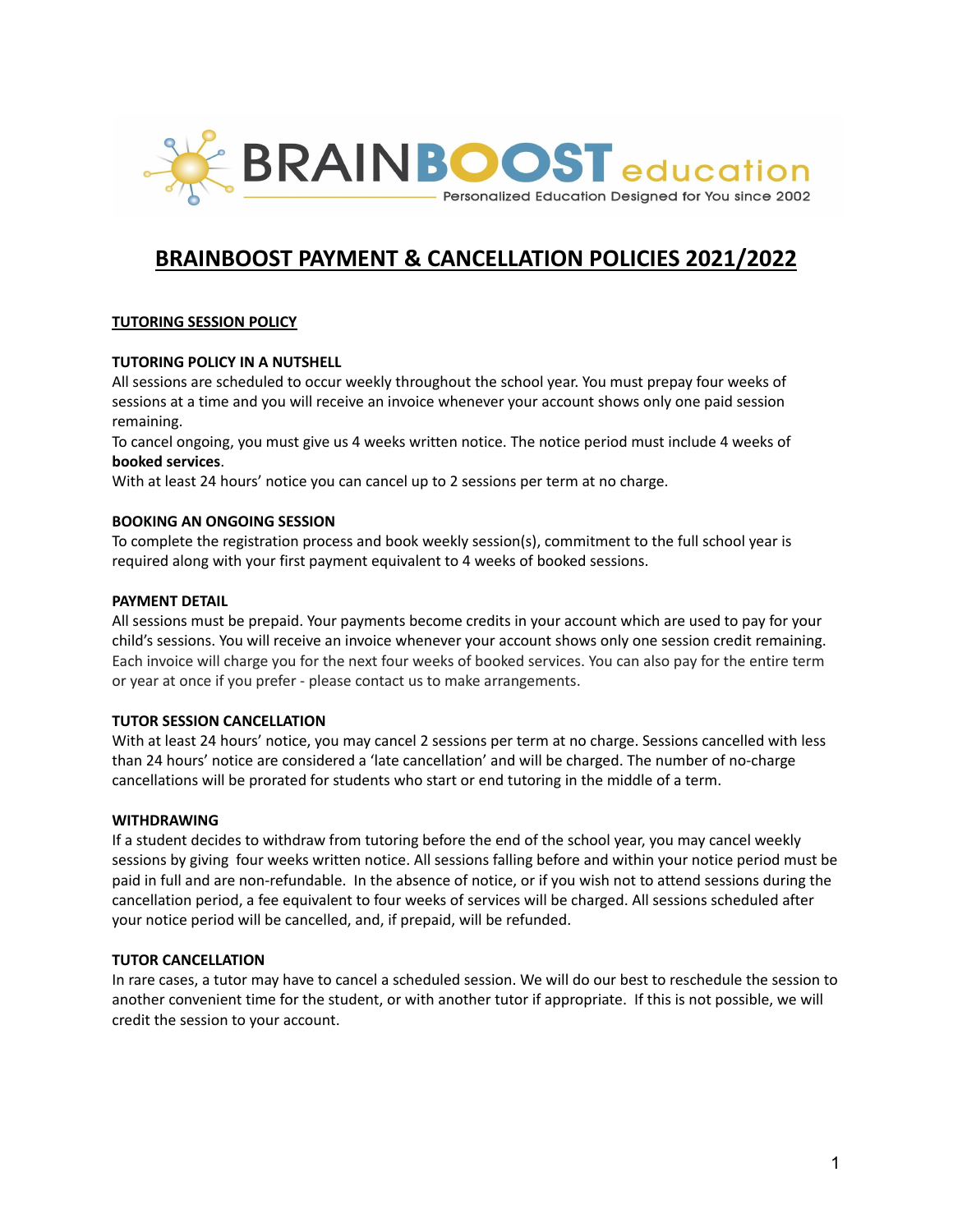# **GROUP CLASS POLICY**

#### **BOOKING A CLASS**

In most cases we will ask for the student to participate in a consultation to determine suitability for the desired class. If a student and class are a good fit, you will receive an invoice and, upon payment, the student's spot is confirmed.

## **PAYMENT DETAIL**

All Classes must be pre-paid in full.

# **CLASS CANCELLATION**

- If a student is registered for a class and decides to withdraw prior to the start of the class, you will be refunded the full cost of the class minus the cancellation fee (see below).
	- o For all *school year Classes*: A student may withdraw up to 14 days after the start of the Class and receive a full refund for the Class minus the cancellation fee. After 14 days, all fees are non-refundable.
	- **o Summer Math Class Cancellation Policy:**
	- o For *summer Academic Credit Classes*: We understand that summer plans can change. If you need to withdraw your child from the class please provide written notice by May 27th. You will be refunded \$2,700, which is the class price minus a cancellation fee of \$300. After May 27th, all fees are non-refundable. If we are not able to run the class, due to low enrollment, you will receive a full refund.

# **CLASS CANCELLATION FEE**

● 10% of class cost

#### **STUDY SPACE POLICY**

#### **BOOKING STUDY SPACE & PAYMENT DETAIL**

- A Study Space Class consists of a one hour per week block that you can book for the term, e.g. every Monday at 11am, and is billed at a cost of \$400/term.
- Once the school year commences new sign ups to a Study Space class will be billed at a cost of \$80.00 per month beginning with the entire month they join the class, and committing to attend to the end of term.

# **STUDY SPACE CANCELLATION**

- A student may withdraw from Study Space Classes during the first 14 days of the school year and receive a full refund for the Class minus the cancellation fee of \$40. After 14 days, all fees are non-refundable.
- If BrainBoost is unable to find enough students for a Study Space class, we reserve the right to cancel the Study Space class and we will refund all fees.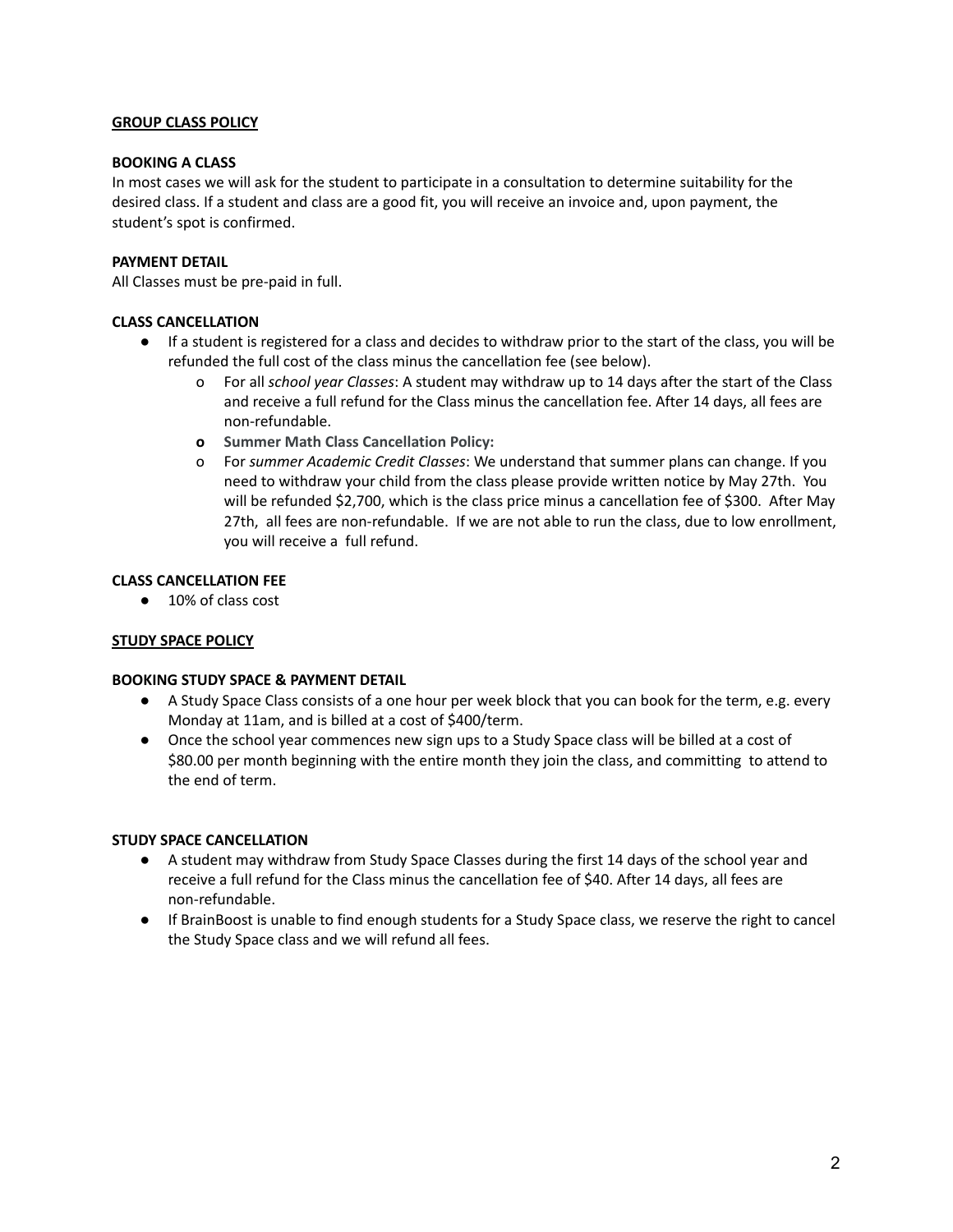## **GENERAL BILLING AND PAYMENT DETAIL**

#### **PAYMENT**

- All services must be prepaid.
- For each service requested, you will receive an emailed invoice (called a "Purchase request" in our online system). Once the invoice is paid, the service will be booked and a receipt will be issued (called a "bill" in our online system).
- Payments need to be made by e-transfer. We do not accept credit or debit cards. By special arrangement we will accept cheques.

*E-transfer Instructions:* Email: [bills@brainboosteducation.com](mailto:bills@brainboosteducation.com) Please include your child's first and last name in the Notes section of the e-transfer.

# **BOOKING**

We schedule sessions for each student on a recurring weekly basis, from the date of the first session , until June 17th 2022, excluding all BC statutory holidays and VSB breaks. Please note - We are open on VSB Pro-D Days.

# **RECEIPTS FOR PAYMENT**

Once payment has been processed, you will be emailed a receipt. You can view and print your receipts through your online account as well. Please let us know if you have trouble accessing or printing receipts.

# **NSF CHEQUES**

We charge an administration fee of \$25.00 for cheques returned as NSF.

#### **THIRD-PARTY GOVERNMENT PAYMENTS**

For some students, services will be covered in full, or part, by government funding (MCFD, BC School District and other public agencies.) In this instance BrainBoost requires you to submit in writing:

- approval of BrainBoost as service provider for your child by the relevant funder
- full details of the funded amount(s) and deliverables
- **Please note:**
	- o Please remember that you are responsible for renewing government funding for your child on time and ensuring that regular funding comes through to BrainBoost to cover the services booked. Please be aware that, if the calculations are done incorrectly and funding is not adequate to cover services rendered, you are responsible to pay any outstanding balances.
	- o Please be aware that a billing fee of \$10.00 per invoice per funder will be applied to all Third-Party accounts, to assist with necessary administrative procedures around billing and tracking.
	- o Please note that many funders will not cover any unattended services, or cancellation fees. If a student does not attend their one-on-one sessions during the cancellation period, or if a student decides to stop attending a group class, you will be responsible for paying any unattended services that are not billable to the funder.

#### **SPECIAL PAYMENT PLANS**